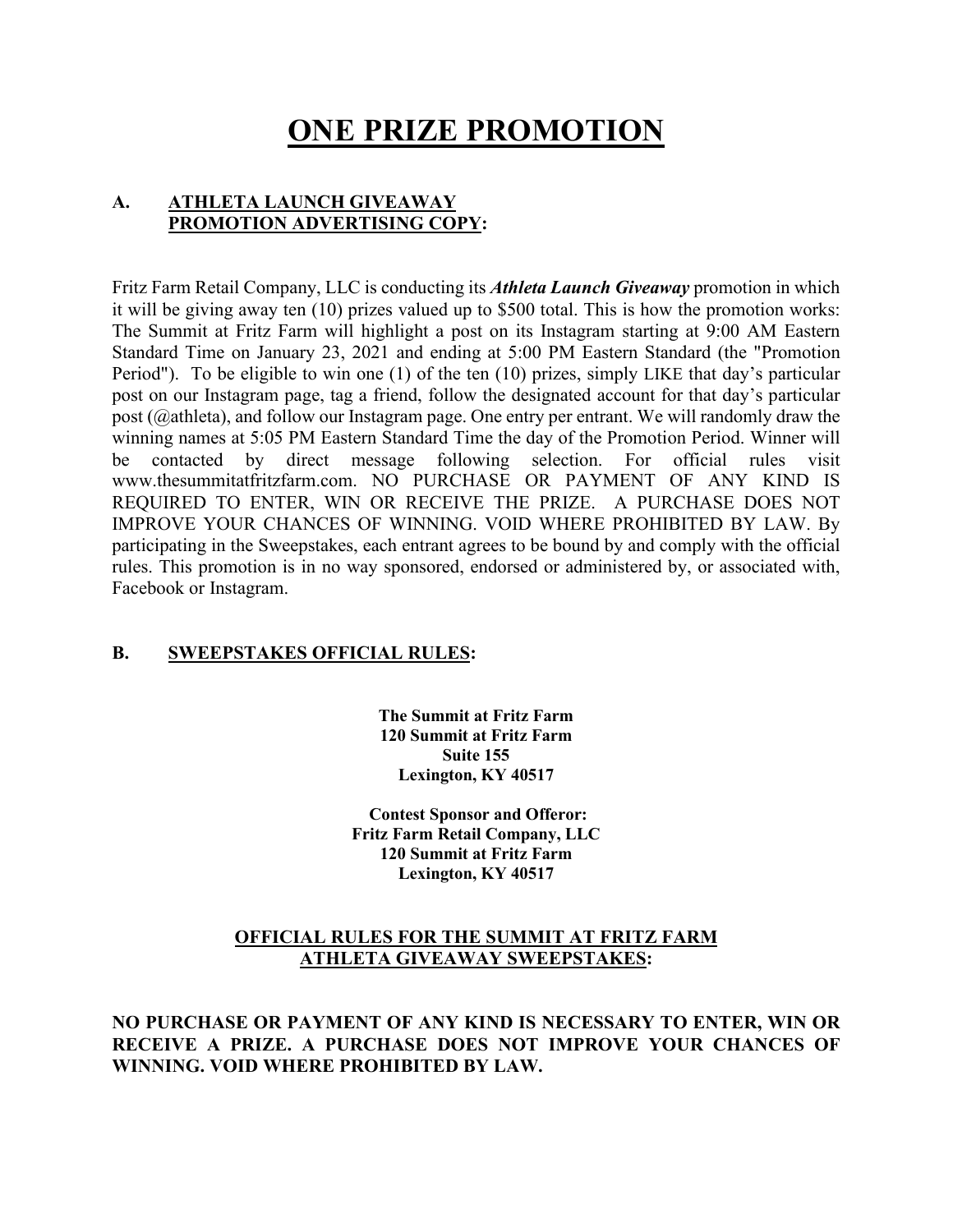#### INTRODUCTION:

This *Athleta Giveaway* Sweepstakes ("Sweepstakes") is offered and sponsored by Fritz Farm Retail Company, LLC (the "Sponsor") 120 Summit at Fritz Farm Suite 155 Lexington, KY 40517 the owner of The Summit at Fritz Farm. The Sweepstakes is governed by these Official Rules. By participating in the Sweepstakes, each entrant unconditionally agrees to be bound by and comply with these Official Rules (including all eligibility requirements) and the decisions of Sponsor, which shall be final and binding in all respects. The Sweepstakes is subject to all federal, state and local laws and regulations and is void where prohibited by law. This giveaway is a sales promotion for 120 Summit at Fritz Farm Suite 155 Lexington, KY 40517. The Summit at Fritz Farm.

## NEITHER INSTAGRAM NOR FACEBOOK SPONSOR, ENDORSE, OR ADMINISTER THE SWEEPSTAKES:

This promotion is in no way sponsored, endorsed or administered by, or associated with, Instagram or Facebook. You understand that you are providing your information to Fritz Farm Retail Company, LLC the owner of the Instagram page and not to Instagram or Facebook.

#### PROMOTION PERIOD:

The Sweepstakes begins at 9:00 AM Eastern Standard Time on January 23, 2021 and ends at 5:00 PM Eastern Standard Time on January 23, 2021 (the "Promotion Period"). Ten winners will be selected at 5:05 PM Eastern Standard Time during each day of the Promotion Period. Sponsor is responsible for the collection, submission and processing of entries and the overall administration of the Sweepstakes. Entrants should look solely to Sponsor with any questions, comments or problems related to the Sweepstakes.

#### ELIGIBILITY:

The Sweepstakes is open only to legal residents of the fifty United States (including the District of Columbia) who are eighteen (18) years of age or older as of the entry date. Void where prohibited by law. Sponsor and its respective parents, subsidiaries, affiliates, distributors, retailers, sales representatives, advertising and promotion agencies and each of their respective members, officers, directors and employees (collectively, the "Promotion Entities"), and members of their immediate families and/or persons living in the same household as such persons, are ineligible to enter the Sweepstakes or win a prize.

#### ENTRY:

Fritz Farm Retail Company, LLC will highlight the entry post on our Instagram page the day of the Promotion Period. Enter the Sweepstakes during the Promotion Period online by FOLLOWING The Summit on Instagram, LIKING the photo that we have highlighted on our Instagram page on the day during the Promotion Period that it is highlighted, FOLLOWING the account we have highlighted on our Instagram post  $(Qathleta)$ , and COMMENTING by tagging one friend. One entry per entrant. You need to LIKE, FOLLOW, AND COMMENT on the particular post in order to enter. To participate, all requested information must be provided. Duplicate entries and automated or robotic entries submitted by individuals or organizations will be disqualified. Entry must be made by the entrant. Any attempt by an entrant to obtain more than one entry by using multiple or different addresses, identities, registrations, logins or any other methods, including, but not limited to, commercial contest/sweepstakes subscription notification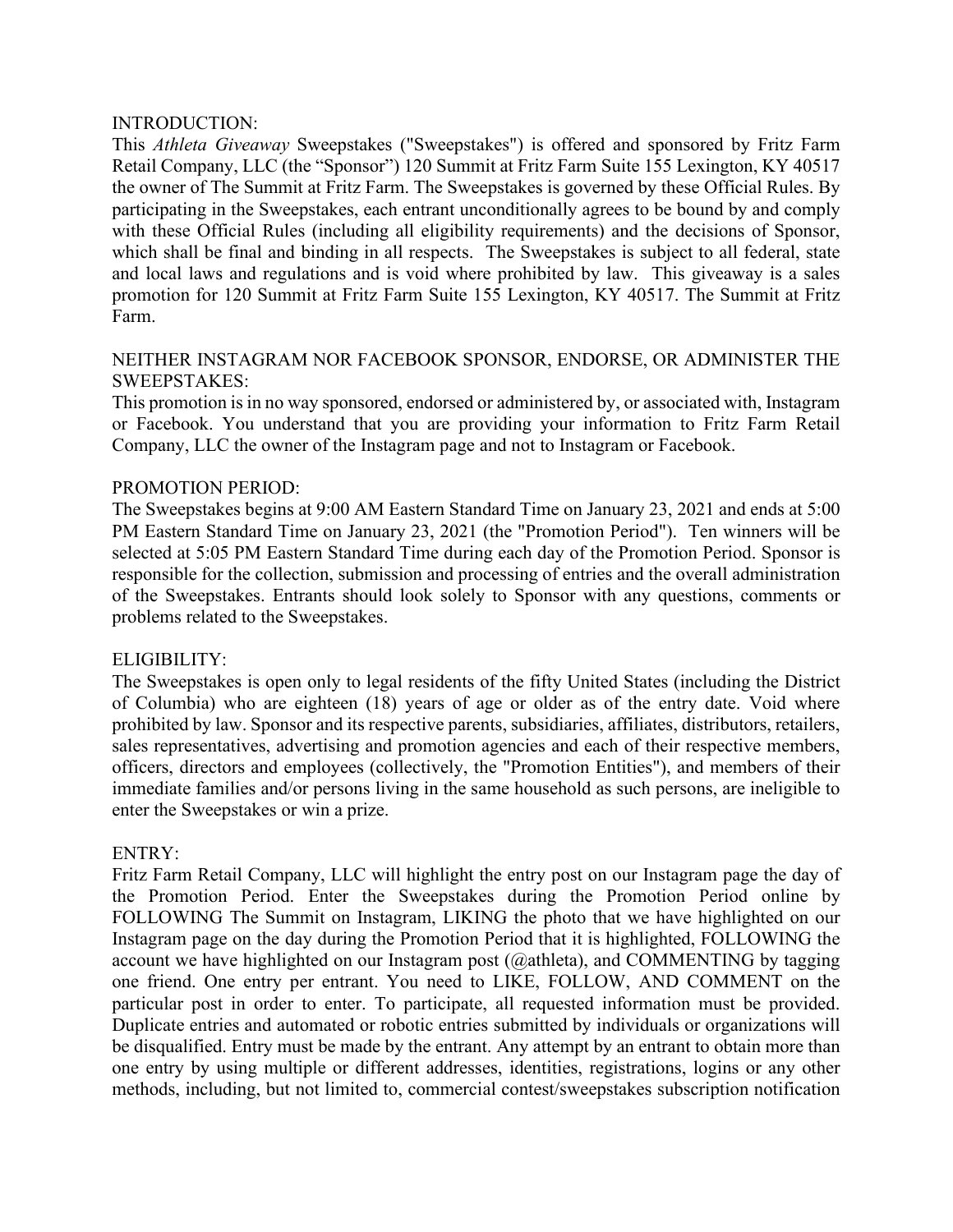and/or entering services, will void that entrant's entries and that entrant may be disqualified. Final eligibility for the award of any prize is subject to eligibility verification as set forth in these Official Rules. All entries must be posted by the end of the Promotion Period in order to participate. Sponsor's database clock will be the official time keeper for this Sweepstakes. Except where prohibited by law, by participating in this promotion each entrant grants Sponsor permission to use his or her name, likeness or comments for publicity purposes without payment of additional consideration.

WINNER SELECTION: The winner need not be present to win. The Sweepstakes winner for each post will be selected in a random drawing at 5:05 PM Eastern Standard Time on each day through January 23, 2021 among all complete, qualified and eligible Entries received during the Promotion Period. The random drawing will be conducted by Sponsor or its designated representatives, whose decisions are final. The winner will be direct messaged on the Instagram page of The Summit at Fritz Farm by 5:05 PM Eastern Standard Time on January 23, 2021. In the event of non-compliance with applicable requirements of these Official Rules, the prize will be forfeited and an alternate winner will be selected. Entrants waive the right to assert, as a cost of winning the prize, any and all costs of redemption or travel to redeem the prize. Winners shall pick up prize starting January 23rd, 2021 based on instructions given in direct message, at Athleta at The Summit at Fritz Farm 118 Marion Street, Suite 140, Lexington, KY 40517. However, if travel to The Summit at Fritz Farm to pick up the prize is inconvenient for the winner due to distance or other reasonable cause, the Sponsor will deliver the prize to the winner by U.S. mail or delivery service. If prize notification is returned as undeliverable, or if prize winner cannot be located, or if the prize is not collected within ten (10) days after the winner has been notified, the prize will be forfeited and an alternative winner will be selected. Ineligible entrants will be disqualified and the prize awarded to alternates. The odds of winning depend on the number of valid entries received.

#### PRIZE:

Each of the ten (10) winners will receive one (1) \$50 voucher to Athleta (voucher expires January 31, 2021). **The odds of winning depend on the number of valid entries received.** Only one (1) prize will be awarded per winner. Prize cannot be transferred, redeemed for cash or substituted by winner. Sponsor reserves the right in its sole and absolute discretion to award a substitute prize of equal or greater value if a prize described in these Official Rules is unavailable or cannot be awarded, in whole or in part, for any reason. The awarding of the prize package does not obligate the winner. No costs, fees or other monetary obligation must be satisfied before the entrant/winner is entitled to receive or use the prize package. The approximate verifiable retail price or value of the prize represents Sponsor's good faith determination, which is final and binding and cannot be appealed. If the actual value of the prize turns out to be less than the stated approximate retail value or price, the difference will not be awarded in cash. Sponsor makes no representation or warranty concerning the appearance, safety or performance of any prize awarded. Restrictions, conditions, and limitations may apply. Sponsor will not replace any lost or stolen prize items. Prize will only be awarded and/or delivered to addresses within the United States of America. By accepting a prize, the participant consents to the use of participant's name, likeness and/or biographical information for advertising, trade and promotional purposes on behalf of The Summit at Fritz Farm in any and all media and without further compensation or permission, except in Tennessee or any jurisdiction where prohibited by law. All federal, state or local taxes, fees, or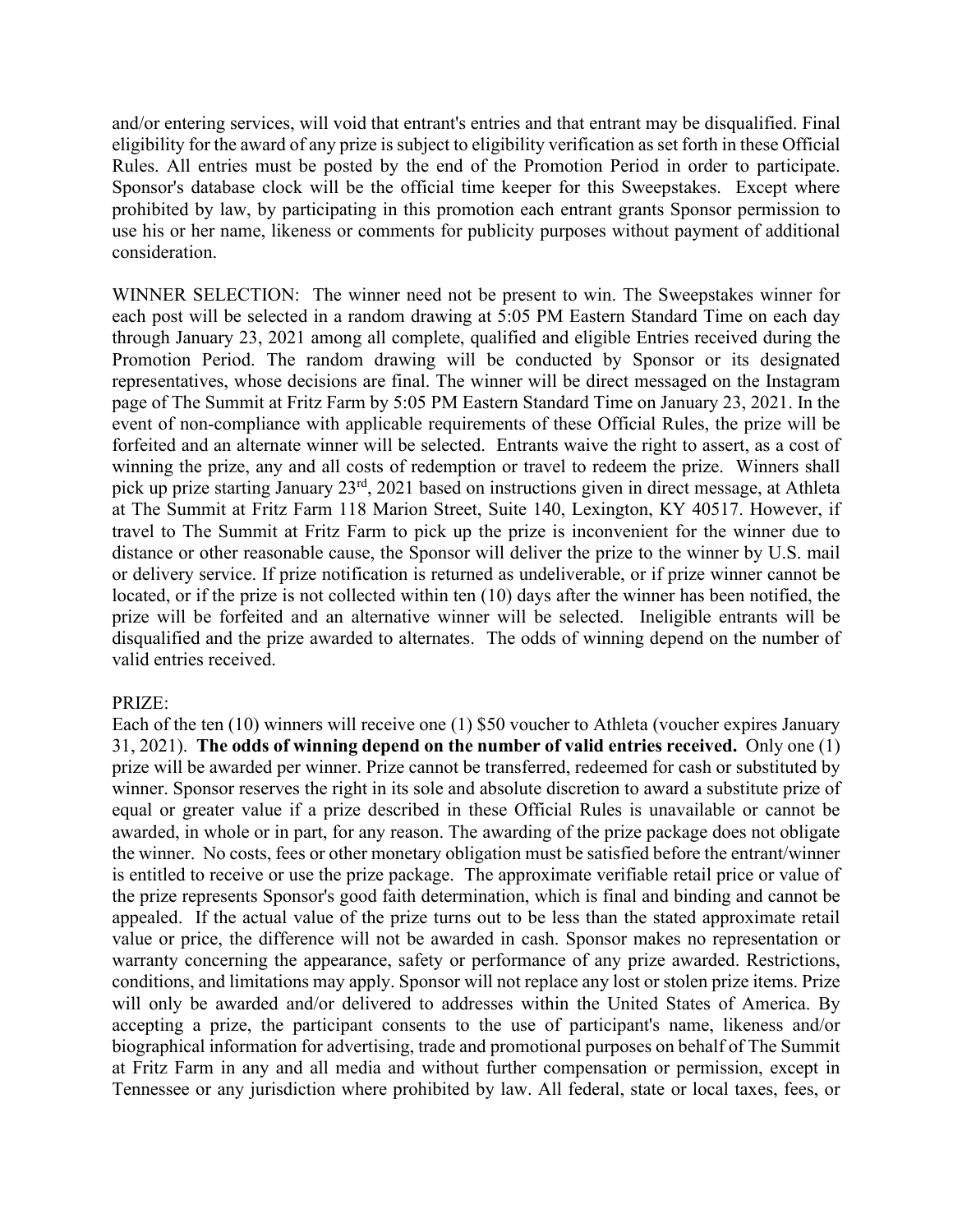surcharges associated with the receipt or use of any prize are the sole responsibility of the prize winner. Failure to comply with the Official Rules will result in forfeiture of the prize.

#### PRIVACY:

If an entrant is chosen as a winner, certain of entrant's personally identifying information may be disclosed to third parties in the announcement of the Sweepstakes winner on Instagram and Facebook and on a winner's list. All personal information submitted as part of the Sweepstakes may be shared by and between the Promotion Entities, and each of the Promotion Entities may use such information in accordance with their respective independent online privacy policies.

#### RELEASE:

By participating in the Sweepstakes, each entrant completely and fully releases and agrees to indemnify and hold harmless Sponsor, Facebook, Inc., the Facebook Platform, Instagram, and their respective affiliates, members, shareholders, officers, directors, agents, employees, attorneys, successors and assigns (collectively, the "Released Parties") from any and all liability, claim, demand, action, or cause of action of every kind, direct, indirect and consequential, legal, equitable and otherwise, known and unknown, conditional and unconditional (collectively, "Claims") against any one, or more, or all, of the Released Parties arising out of, in connection with or relating to this Sweepstakes or the entrant's participation in this Sweepstakes, or resulting from the entrant's possession, use or misuse of any prize.

#### DISCLAIMERS:

Sponsor is not responsible for any incorrect or inaccurate information, whether caused by website users or by any of the equipment or programming associated with or utilized in the Sweepstakes or by any technical or human error, which may occur in the processing of submissions in the Sweepstakes. Sponsor assumes no responsibility for any misdirected or lost mail, or any error, omission, interruption, deletion, defect, delay of operation or transmission, communications line failure, theft or destruction or unauthorized access to, or alteration of, entries. Sponsor is not responsible for any problems or technical malfunction of any telephone network or lines, computer online systems, servers or providers, computer equipment, software, failure of email or players on account of technical problems or traffic congestion on the Internet or at any website or combination thereof, including injury or damage to entrant's or any other person's computer related to or resulting from participating downloading materials in the Sweepstakes. If, for any reason, the Sweepstakes is not capable of running as planned, including infection by computer virus bugs, tampering, unauthorized intervention, fraud, technical failures, or any other causes beyond the control of Sponsor which corrupt or affect the administration, security, fairness, integrity or proper conduct of the Sweepstakes, then Sponsor reserves the right in its sole discretion to cancel, terminate, modify or suspend the Sweepstakes. In such event, Sponsor may, in its sole discretion, perform the random drawing from among all eligible entries received prior to or after such cancellation, suspension, or modification.

#### REGISTRATION DISPUTES:

In the event of a dispute concerning who registered online to participate in the Sweepstakes, the registration will be declared to have been made by the "authorized account holder," defined as the natural person who is assigned to an email address by an internet provider, online service provider,